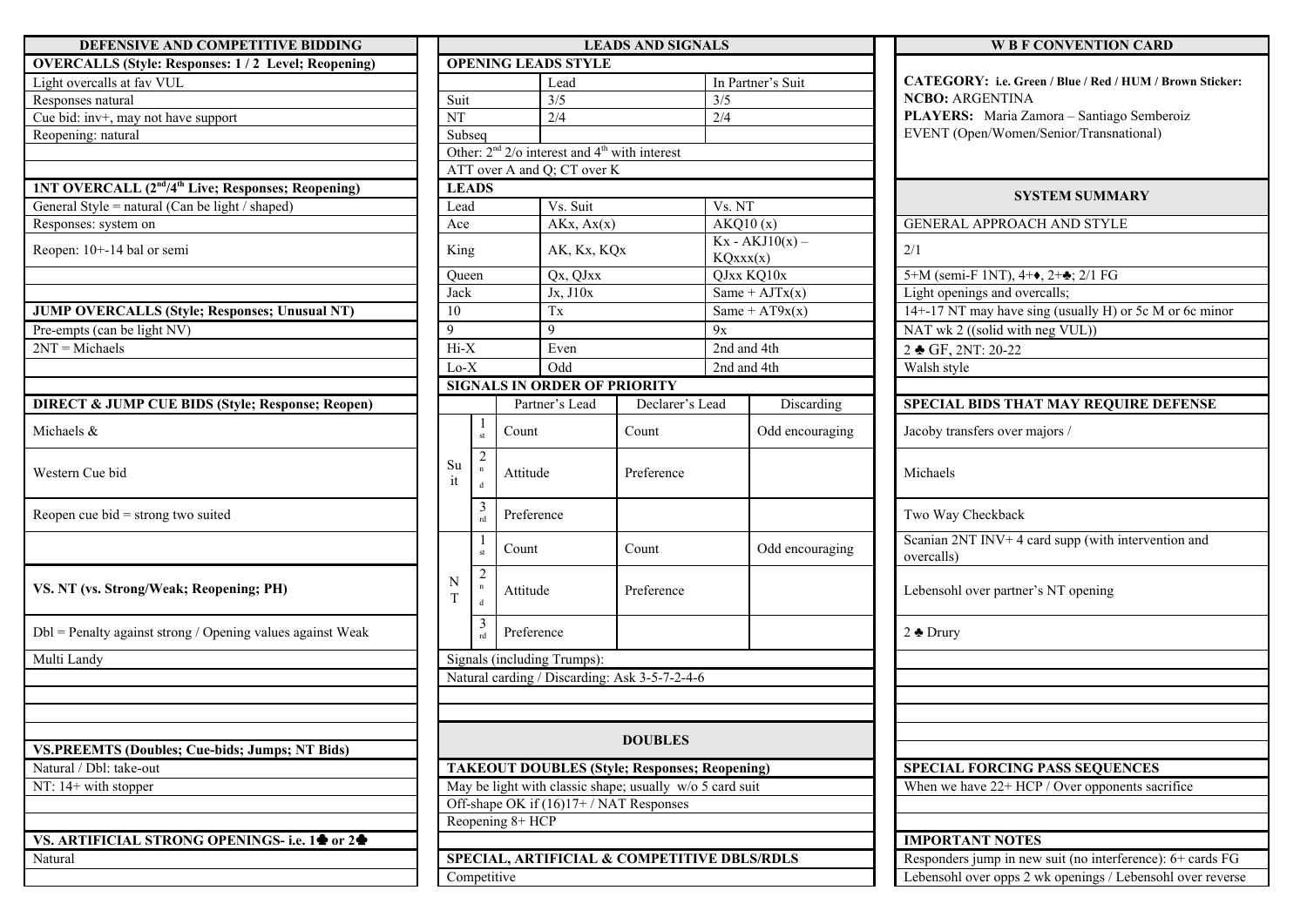|                                       | Negative Dbl only over MM | Last train cue-bid      |
|---------------------------------------|---------------------------|-------------------------|
| <b>OVER OPPONENTS' TAKEOUT DOUBLE</b> |                           |                         |
| New suit $F1 / Rdbl 9+$               |                           |                         |
| Double Jump: Splinter                 |                           |                         |
|                                       |                           |                         |
|                                       |                           | <b>PSYCHICS:</b> rarely |
|                                       |                           |                         |

|                                  | TI<br><b>CK</b><br>IF               | <b>MIN</b>                           | <b>NE</b><br>G.D           |                                          |                                                                                                                                                                                                                                                                       |                                                                                                                                           |                                                        |
|----------------------------------|-------------------------------------|--------------------------------------|----------------------------|------------------------------------------|-----------------------------------------------------------------------------------------------------------------------------------------------------------------------------------------------------------------------------------------------------------------------|-------------------------------------------------------------------------------------------------------------------------------------------|--------------------------------------------------------|
| <b>OPEN</b><br><b>ING</b>        | <b>AR</b><br>TI<br>$FI$<br>CI<br>AL | NO.<br>OF<br><b>CAR</b><br><b>DS</b> | BL<br>TH<br>$\mathbf{R}$ U | <b>DESCRIPTION</b>                       | <b>RESPONSES</b>                                                                                                                                                                                                                                                      | <b>SUBSEQUENT ACTION</b>                                                                                                                  | <b>COMPETITIVE &amp; PASSED</b><br><b>HAND BIDDING</b> |
| $1\bullet$                       |                                     | 3                                    |                            | 11-21 HCP                                | NAT / Strong jump shift                                                                                                                                                                                                                                               | Checkabck/ $4th$ suit forcing / $3rd$ suit forcing                                                                                        |                                                        |
| $\overline{1\bullet}$            |                                     | 3                                    |                            | 11-21 HCP                                | NAT / Strong jump shift                                                                                                                                                                                                                                               | Checkabck/ $4th$ suit forcing / $3rd$ suit forcing                                                                                        |                                                        |
| 1                                |                                     | 5                                    |                            | 11-21 HCP                                | NAT / 1 NT semiforcing / Scanian 2NT (Notes)<br>Strong Jump shift<br>3 <sup>+</sup> 3 card support INV with a singleton or void<br>3+ 3 card support INV / 3 + 3-7 4 cards                                                                                            | Checkabck/ $4th$ suit forcing / $3rd$ suit forcing                                                                                        | Drury<br>Scanian                                       |
| $1\spadesuit$                    |                                     | 5                                    |                            | 11-21 HCP                                | NAT / 1 NT semiforcing / Scanian 2NT (Notes)<br>Strong Jump shift<br>34 3 card support INV with a singleton or void<br>3 $\bullet$ 3 card support INV / 3 $\bullet$ 3-7 4 cards                                                                                       | Two Way Checkback<br>$4th$ suit forcing<br>$3rd$ suit forcing<br>Scanian                                                                  | Drury<br>Scanian                                       |
| <b>INT</b>                       |                                     |                                      |                            | 15-17 everything else                    | Stayman/Puppet / Transfers<br>2◆ ask max-min/transfer→<br>2nt transfer to $\triangleleft$<br>$3\clubsuit$ 5-5 minors weak<br>$3\blacklozenge$ 5-5 minors fg<br>$3\blacktriangleright$ splinter 5-4 in minors<br>$3\spadesuit$ splinter 5-4 in minors<br>4+ 5-5 Majors | Smolen<br>After transfer: 2NT: 3 card support (2 H) /<br>2M: 2 cards or 3 w/ot 2 H / 3 $\triangle$ 4 card sup<br>max / 3M: 4 card sup min |                                                        |
| $2\clubsuit$                     | $\mathbf x$                         |                                      |                            | $22+HCP$                                 |                                                                                                                                                                                                                                                                       | <b>NAT</b>                                                                                                                                |                                                        |
| $2\bullet$                       |                                     | 6                                    |                            | 5-9 vul dependent                        | $2\blacklozenge$ waiting<br>NAT / 2NT: asks for feature if not minimum                                                                                                                                                                                                | 3NT AKQxxx                                                                                                                                |                                                        |
| 2 <sub>v</sub>                   |                                     | 6                                    |                            | 5-9 vul dependent                        | NAT / 2NT: asks for feature if not minimum                                                                                                                                                                                                                            | 3NT AKQxxx                                                                                                                                |                                                        |
| $2\spadesuit$                    |                                     | 6                                    |                            | 5-9 vul dependent                        | NAT / 2NT: asks for feature if not minimum                                                                                                                                                                                                                            | 3NT AKQxxx                                                                                                                                |                                                        |
| 2NT                              |                                     |                                      |                            | 20-22 HCP bal or semi bal                | Puppet / Transfer                                                                                                                                                                                                                                                     | Step shows amount of cards in transfers:<br>TRF relay = $2$ cards / $3NT = 3$ cards / Cue<br>bids 4 cards with max                        |                                                        |
|                                  |                                     |                                      |                            |                                          |                                                                                                                                                                                                                                                                       |                                                                                                                                           |                                                        |
| 3 <sub>2</sub><br>$\overline{3}$ |                                     | 6                                    |                            | PRE, vul dependent                       | New Suit Forcing                                                                                                                                                                                                                                                      | 3NT AKQxxx                                                                                                                                |                                                        |
| 3 <sup>7</sup>                   |                                     | 6                                    |                            | PRE, vul dependent                       | New Suit Forcing<br>Minors: Cue bid                                                                                                                                                                                                                                   | 3NT AKQxxx                                                                                                                                |                                                        |
| 3 <sub>2</sub>                   |                                     | 6<br>6                               |                            | PRE, vul dependent<br>PRE, vul dependent | Minors: Cue bid                                                                                                                                                                                                                                                       | 3NT AKQxxx<br>3NT AKQxxx                                                                                                                  |                                                        |